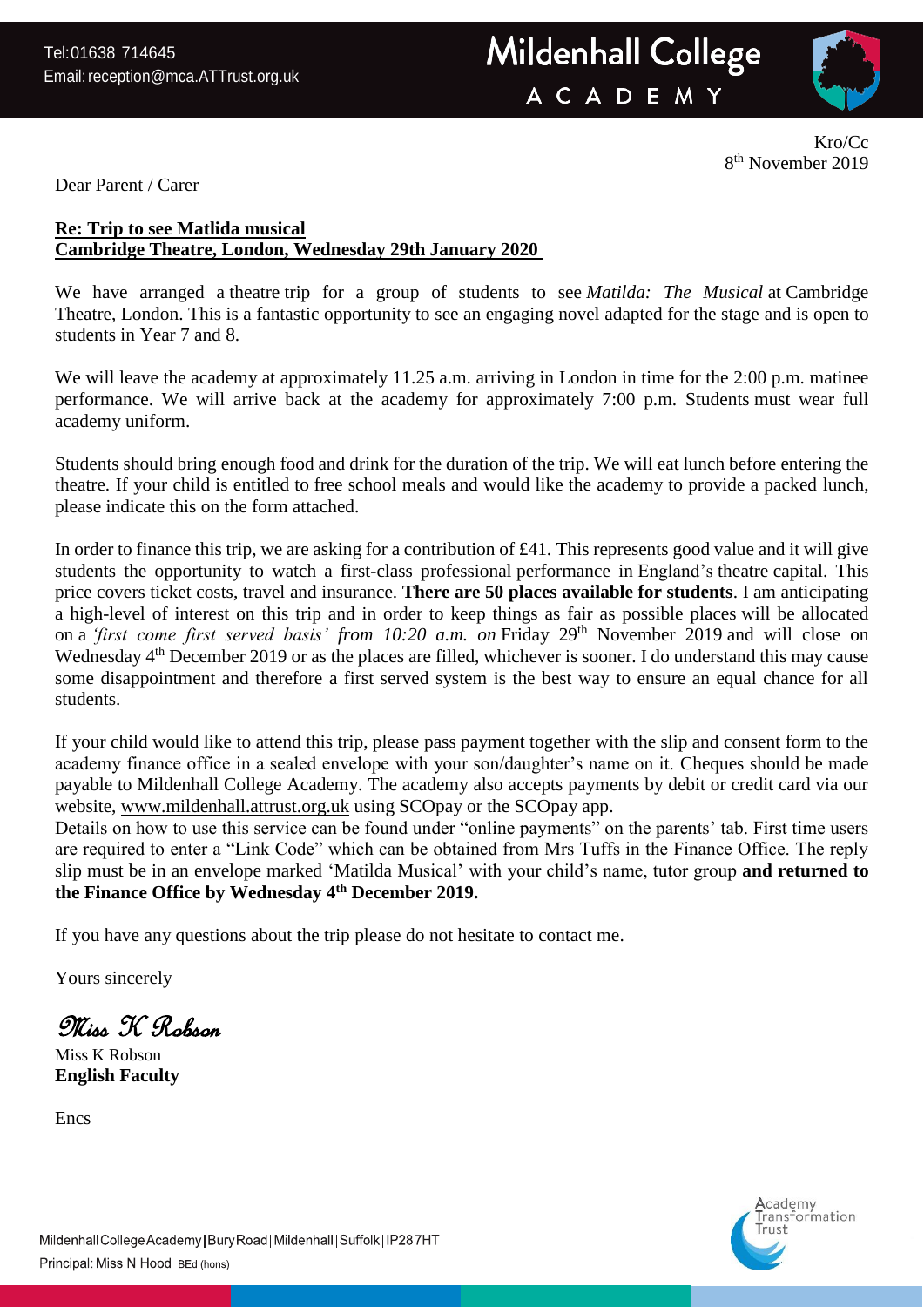**Please return to:** Finance Office on or before **Wednesday 4th December 2019.**

**Ref:** MTD200129

| Re: Matilda Matinee                                                                                                                                                 | Date: Wednesday 29 <sup>th</sup> January 2020 |
|---------------------------------------------------------------------------------------------------------------------------------------------------------------------|-----------------------------------------------|
|                                                                                                                                                                     |                                               |
|                                                                                                                                                                     | Tutor Group:                                  |
| I give permission for the above named student to attend the Matilda Matinee and I understand that if I<br>withdraw them from the trip, I may not get a full refund. |                                               |
|                                                                                                                                                                     |                                               |
| <b>Free School Meal required?</b> Yes / No (please delete as appropriate)                                                                                           |                                               |
|                                                                                                                                                                     |                                               |
| <b>or</b>                                                                                                                                                           |                                               |
| $\Box$ I enclose cash / cheque                                                                                                                                      |                                               |
|                                                                                                                                                                     |                                               |
| Parent/Carer                                                                                                                                                        | Dated                                         |

**(£41)**